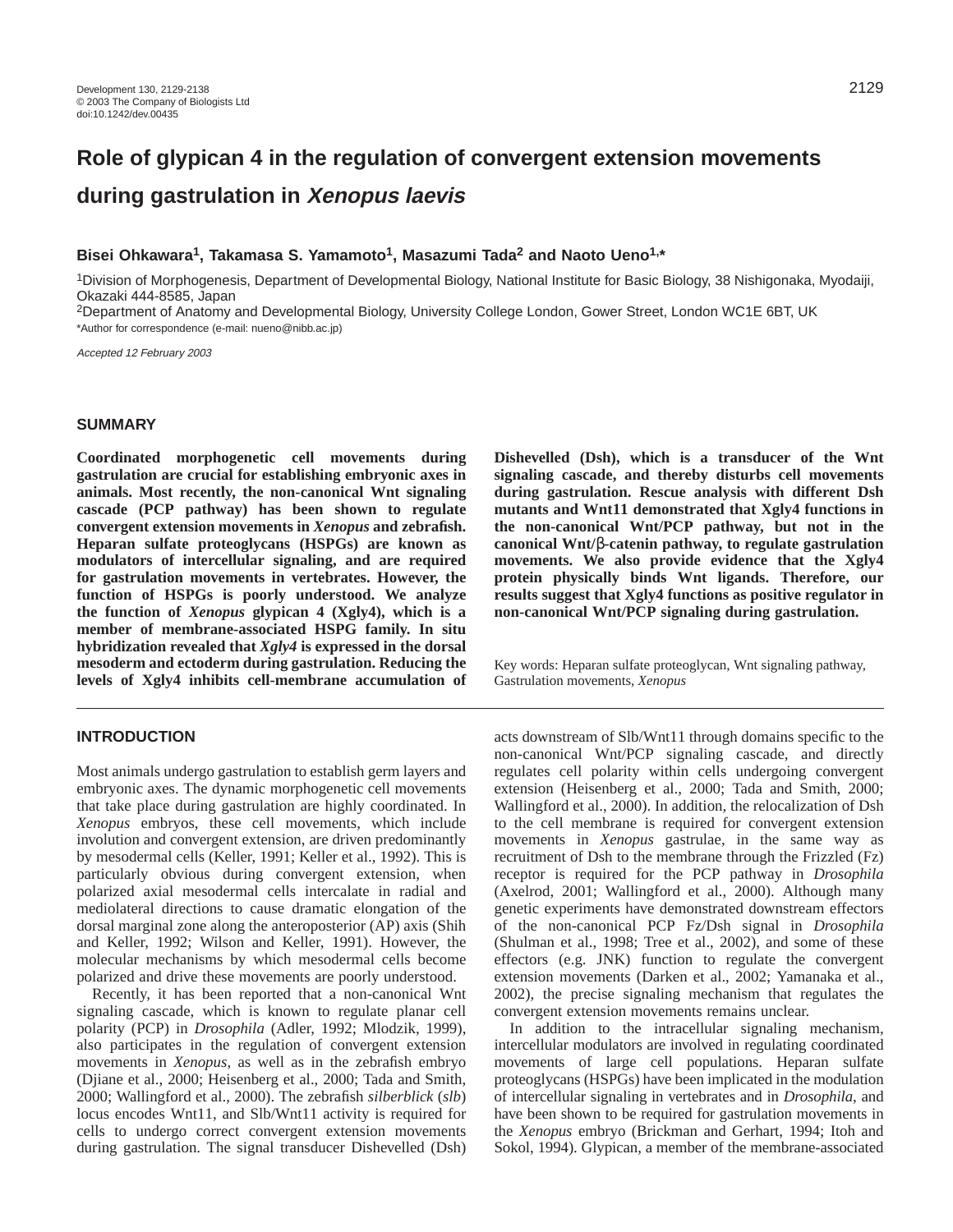HSPG family, is known to regulate Wnt signaling in *Drosophila* (Baeg et al., 2001; Tsuda et al., 1999) and zebrafish embryos (Topczewski et al., 2001). However, the molecular function of the HSPGs is poorly understood. Therefore, we cloned a gene encoding *Xenopus* glypican 4 (Xgly4), a member of the HSPG family, and analyzed its role in the non-canonical Wnt/PCP signaling pathway during gastrulation. In situ hybridization revealed that *Xgly4* is expressed in the dorsal mesoderm and ectoderm during gastrulation. Xgly4 overexpression and translational inhibition by a morpholino oligonucleotide inhibited the gastrulation movements of the embryo and the convergent extension (elongation) of activin-treated animal caps, but did not affect mesoderm induction. Rescue analysis with different Dsh mutants and Wnt11 demonstrated that Xgly4 functions in the non-canonical Wnt/PCP pathway, but not in the canonical Wnt/β-catenin pathway for convergent extension movements. Furthermore, we show that reducing the levels of Xgly4 inhibits the cell-membrane accumulation of Dsh, as does the inhibition of Wnt11 in the dorsal marginal zone. Finally, we provide evidence that the Xgly4 protein physically binds Wnt ligands.

# **MATERIALS AND METHODS**

# **Plasmid constructs and morpholino oligonucleotides**

The entire coding region of Xgly4, in clone 11o13 (pBS SK–) from the NIBB Mochii normalized *Xenopus* neurula library, was inserted into the *Eco*RI and *Xho*I sites of the CS2+ vector. For the immunoprecipitation assay, Xgly4-Flag, encoding amino acids 1-539 of Xgly4 with a Flag-tagged amino acid sequence at the C-terminal end, was used. We also used ∆CRD and ∆C, which lack amino acids 59-421 and 353-539 of the encoding region of Xgly4-Flag, respectively, and ∆GAG where the three putative glycosylated Ser (492, 496 and 498) residues of Xgly4-Flag were replaced with Ala residues. *Xenopus* activin (Thomsen et al., 1990), Xnr1 (Jones et al., 1995), XeFGF (a gift from Dr H. Okamoto), Xwnt11 (Tada and Smith, 2000), Xdsh with Myc-tag (Sokol, 1996), Xdsh-∆DEP and Xdsh- ∆DIX (Wallingford et al., 2000) have been reported previously. Each construct was linearized, and capped mRNA was synthesized in vitro using the mMESSAGE mMACHINE SP6 kit (Ambion).

The Xgly4 morpholino sequence was 5′-TGCATGGTGAGAAC-GAAAGCGATC-3′. We used the morpholino oligonucleotide 5′- CATAGATGTATAAACGCTACGAAAG-3′ for the ascidian gene HrTT-1 (Hotta et al., 1998) as a negative control (Gene Tools, LLC)

#### **Manipulation of embryos, microinjection of synthetic mRNA and morpholino oligonucleotide**

Unfertilized eggs were collected and fertilized in vitro as described previously (Suzuki et al., 1997). Embryos were de-jellied using 3% cysteine and washed with water several times. Embryos were staged according to Nieuwkoop and Faber (Nieuwkoop and Faber, 1967). Synthesized RNA was injected into the animal pole or marginal zone of two- or four-cell-stage embryos, respectively, and the injected embryos were kept in 3% Ficoll/0.1× Steinberg's solution as described (Yamamoto et al., 2000). The animal cap (AC) and dorsal marginal zone (DMZ) were dissected at stage 8 and stage 10.5, respectively, and cultured in 0.1% BSA/1× Steinberg's solution (Asashima et al., 1990). For the standard *Xenopus* AC assay, ACs were cultured until stage 18, and scored for elongation.

#### **In situ hybridization**

Whole-mount in situ hybridization was performed with digoxigenin (DIG)-labeled probes, as described by Harland (Harland, 1991). Hybridization was detected with an alkaline phosphatase-coupled

anti-DIG antibody and visualized by using BM purple (Roche Molecular Biochemicals). Antisense in situ probes against Xgly4 and Xwnt11 were generated by linearizing the pBS-KS-Xgly4 and pBS-KS-Xwnt11 constructs with *Not*I, and transcribing them with T7 RNA polymerase. Xbra (Smith et al., 1991), XmyoD (Hopwood et al., 1989), Xgsc (Blumberg et al., 1991; Cho et al., 1991), Xvent1 (Nishimatsu and Thomsen, 1998) and Xnot (von Dassow et al., 1993) have been reported previously.

# **RT-PCR analysis**

Profiles of *Xbra* and *Xwnt11* expression in the animal cap injected with each mRNA or morpholino oligonucleotide were examined semiquantitatively using RT-PCR (Yamamoto et al., 2000). ACs were collected when sibling embryos had developed to stage 11. The total RNA was then isolated using TRIzol (GIBCO/BRL), and cDNA was synthesized as previously reported (Yamamoto et al., 2000). PCR was performed with oligonucleotide primers: *Xbra*, 5′-GGATCATCTT-CTCAGCGCTGTGGA-3′ (upsteam) and 5′-GTTGTCGGCTGCCA-CAAAGTCCA-3′ (downstream); and *Xwnt11*, 5′-AAGTGCCACG-GAGTGTCTGG-3′ (upstream) and 5′-CTCAGACTCTCTCACTG-GCC-3′ (downstream). The primer sequence of histone, an internal input control, was as previously described (Iemura et al., 1998).

#### **Northern blot analysis**

PolyA<sup>+</sup> RNA was extracted from whole oocytes and staged embryos using TRIzol reagent (GIBCO/BRL) and oligotex (Roche). Oocytes and embryos were staged according to Nieuwkoop and Faber (Nieuwkoop and Faber, 1967). RNA was run on a 1% agarose gel containing formaldehyde, blotted onto nylon membranes, and hybridized with a DNA probe in 50% formamide, 5×SSPE, 5% SDS and 100  $\mu$ g/ml denatured salmon sperm DNA. The entire Xgly4 cDNA was used as the probe. Blots were hybridization overnight at 55°C and then washed twice in 0.1×SSPE, 0.1% SDS at 55°C for 1 hour each.

#### **Immunofluorescence**

The DMZ and AC were dissected, fixed in MEMFA and incubated with anti-Myc antibody (9E10, Santa Cruz Biotechnology; 1:200) for 16 hours at 4°C. Subsequently, these tissues were incubated with an FITC-labeled secondary antibodies (anti-mouse IgG goat serum, 1:200) for 2 hours at room temperature, and examined using fluorescence microscopy (Larabell et al., 1997). To quantitate the localization of Xdsh in cells, five cells were randomly chosen from the mRNA- or morpholino oligonucleotide-injected area, which was marked by fluorescence, and the intensity of Xdsh staining in the cytoplasm and membrane in each cell was quantitated by using NIH image. The closest four among five sets of data were processed for graphical presentation.

#### **Immunoprecipitation**

HEK293T cells were transiently transfected with the indicated constructs using the calcium phosphate method. Forty hours after transfection, the cells were lyzed in lysis buffer [50 mM Tris-HCl (pH 7.5), 150 mM NaCl, 5 mM EDTA, 0.5% NP-40, 50 mM NaF] in the presence of protease inhibitors. Immunoprecipitation was performed by incubating the extracts with the M2-Flag monoclonal antibody (Sigma) coupled to protein A Sepharose CL 4B at 4ºC for 1 hour. The precipitates were then washed with lysis buffer and subjected to western blot analysis using an anti-HA antibody (Santa Cruz Biotechnology).

# **RESULTS**

# **A novel Xenopus glypican is the ortholog of mammalian glypican 4**

Proteoglycans have recently been shown to be a key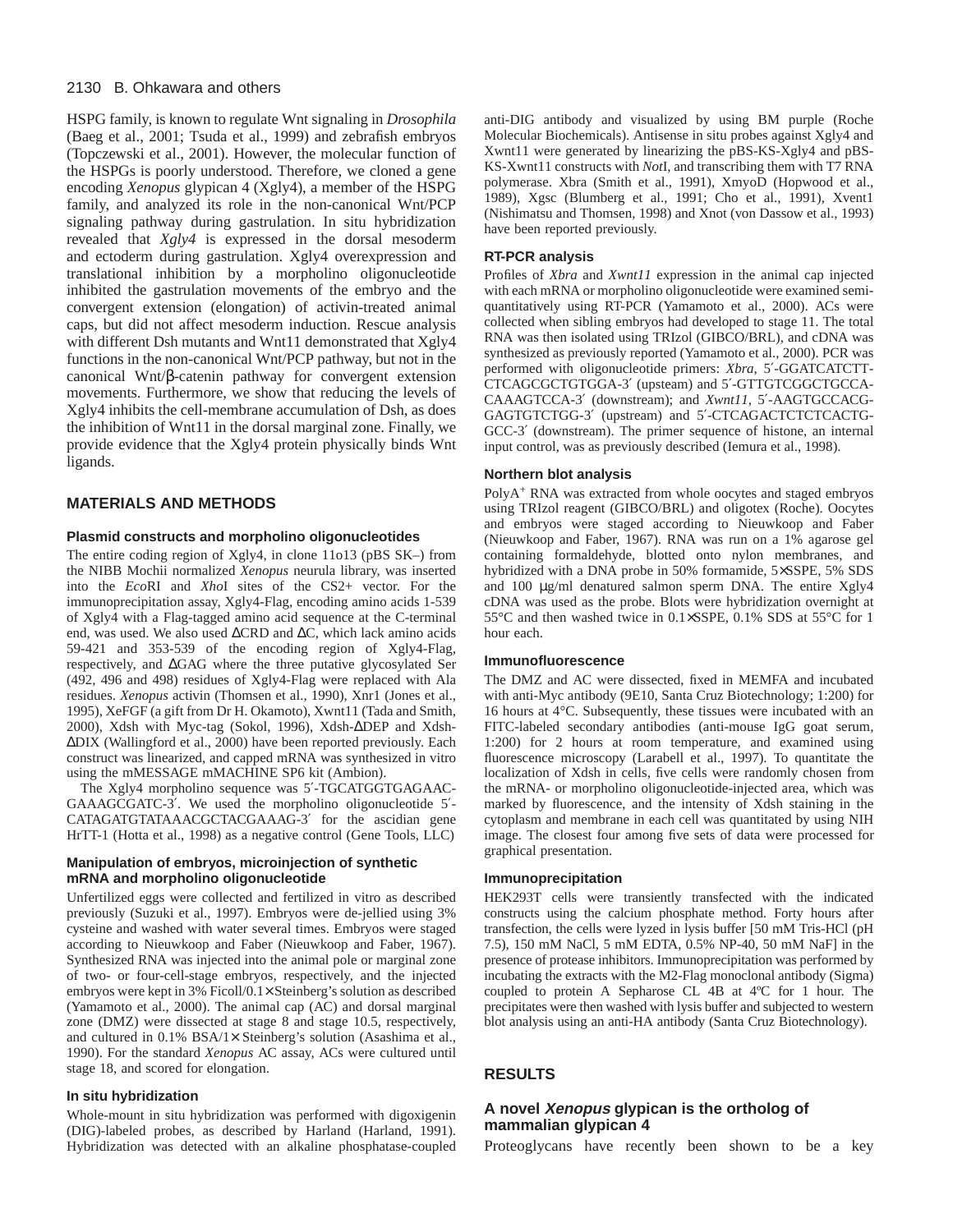component in regulating the action of polypeptide growth factors in a number of developmental processes (Bernfield et al., 1999). To investigate the role of HSPGs during early *Xenopus* development, we searched our *Xenopus laevis* EST database (http://xenopus.nibb.ac.jp) for proteoglycan-related genes. We found a cDNA containing an open reading frame of 556 amino acids that displays 69% amino acid identity to human and mouse glypican 4, and 57% identity to zebrafish *knypek* (*kny*; Fig. 1A). Thus, the new *Xenopus* glypican-related gene was named *Xenopus* glypican 4 (*Xgly4*). The deduced protein has a typical glypican structure, with an N-terminal signal peptide, an extracellular cysteine-rich domain and three putative O-glycosylation sites (Fig. 1B), which further supports the idea that Xgly4 is a member of the glypican family (Fig. 1A).

# **Expression of Xglyp4 is temporally and spatially regulated**

As revealed by northern blotting, Xgly4 mRNA appears to be maternally expressed at low levels, and its transcripts of 7.3, 4.8, 3.0 and 2.5 kb were detected throughout early development. Interestingly, the two smallest transcripts were relatively abundant in gastrula embryos (Fig. 2A). The spatial expression pattern produced by whole-mount in situ hybridization showed that *Xgly4* was preferentially expressed in the animal hemisphere at the cleavage stages of the early blastula (data not shown) and that its expression was later



B

 $\mathbf{1}$ MHWISFYPLLACTLALSSLPVGADLKSKSCSEVRRLYISKGFNQNDAPYHEINGDHLKVC SQRHTCCSLAMEEKYSQQSKYDFKAAVIEPCNNMQHIFASRYNKFDEFFKELLQNAENSL 61 121 NDMFVRTYGRLYMQNSELFKDFFVELKKYYVGGNVNLEEMLNDFWARLLERMFRLVNPQY 181 QFTDEYLECVSKYTDQLKPFGDVPRKLKLQVTRAFVAARTFAQGLSVARDVINKVSTVNP 241 TPOCVKAMLKMTYCPYCSGLVTVKPCNNYCLNVMRGCLANPGDLDTEWNNFIDSMLLVAE 301 RLEGPFNIETVMDPIDVKISDAIMNMQENSMQVSHXVFQGCGQPKLSQGRQARSVSDTNF 361 NIRFKAYGPEERPTTAAGTNLDRLVSDVKEKLKTAKKFWLSLPGSICKNNWTSGVSEDDC 421 WNGSEKNRYLYAVIGNGLASQANNPEVQVDITKPDIVIRQQIMALRIMTNKMKNAYNGND 481 VNFIDIAVDESSGEGSGSGCEPPKCTEEVDFSITDKVMPKTGIINFVEKTPSAAFSNRAS 541 LLVLTPSTLFLVROWR

**Fig. 1.** Xenopus glypican 4 (Xgly4) is a novel member of the glypican family. (A) Phylogenetic tree of the glypican family. (B) The deduced 556 amino acid protein has a typical glypican structure with an N-terminal signal peptide (underline), an extracellular cysteine (red)-rich domain and three putative O-glycosylation sites (purple).

confined to the deep layer of dorsal ectoderm and mesoderm of gastrula stage 11 embryos (Fig. 2B; upper left and right). In later embryogenesis, *Xgly4* was expressed along the neuroectoderm in the neurula, and then in the head and somites in tail bud embryos (Fig. 2B; bottom left and right).

The intriguing graded expression of Xgly4 along the dorsoventral (DV) axis of the early gastrula encouraged us to investigate how the expression was regulated. Consistent with the preferential dorsal expression in normal gastrulae, injection of mRNA for Xnr1, β-catenin or a dominant-negative type I BMP-receptor ALK3 (DN-BR) into the ventral blastomeres (to dorsalize embryo) induced ectopic expression of Xgly4 in the ventral region (Fig. 3B-D). In contrast to its expression in these dorsalized embryos, the expression of Xgly4 was diminished in ventralized embryos that had received an injection of Bmp4 mRNA in the dorsal region (Fig. 3F). These results suggest that, even if it is indirect, the expression of Xgly4 is positively regulated by the dorsalizing signal in DV axis formation.

# **Loss-of-function and gain-of-function analyses of Xgly4 causes defective convergent extension movements**

To clarify the in vivo function of Xgly4, we performed lossof-function and gain-of-function analyses. For the loss-of-



**Fig. 2.** Xgly4 is expressed in the dorsal mesoderm and ectoderm. Expression pattern of Xgly4 during *Xenopus* early development was analyzed by northern blot analysis (A) and whole-mount in situ hybridization (B). Numbers indicate developmental stage. In addition to expression in the deep layer of dorsal ectoderm, expression of Xgly4 was detected in the dorsal mesoderm and also weakly detected in the ventral mesoderm (cross-section along DV axis at stage 11; upper right in B). V, ventral; D, dorsal; A, anterior; P, posterior.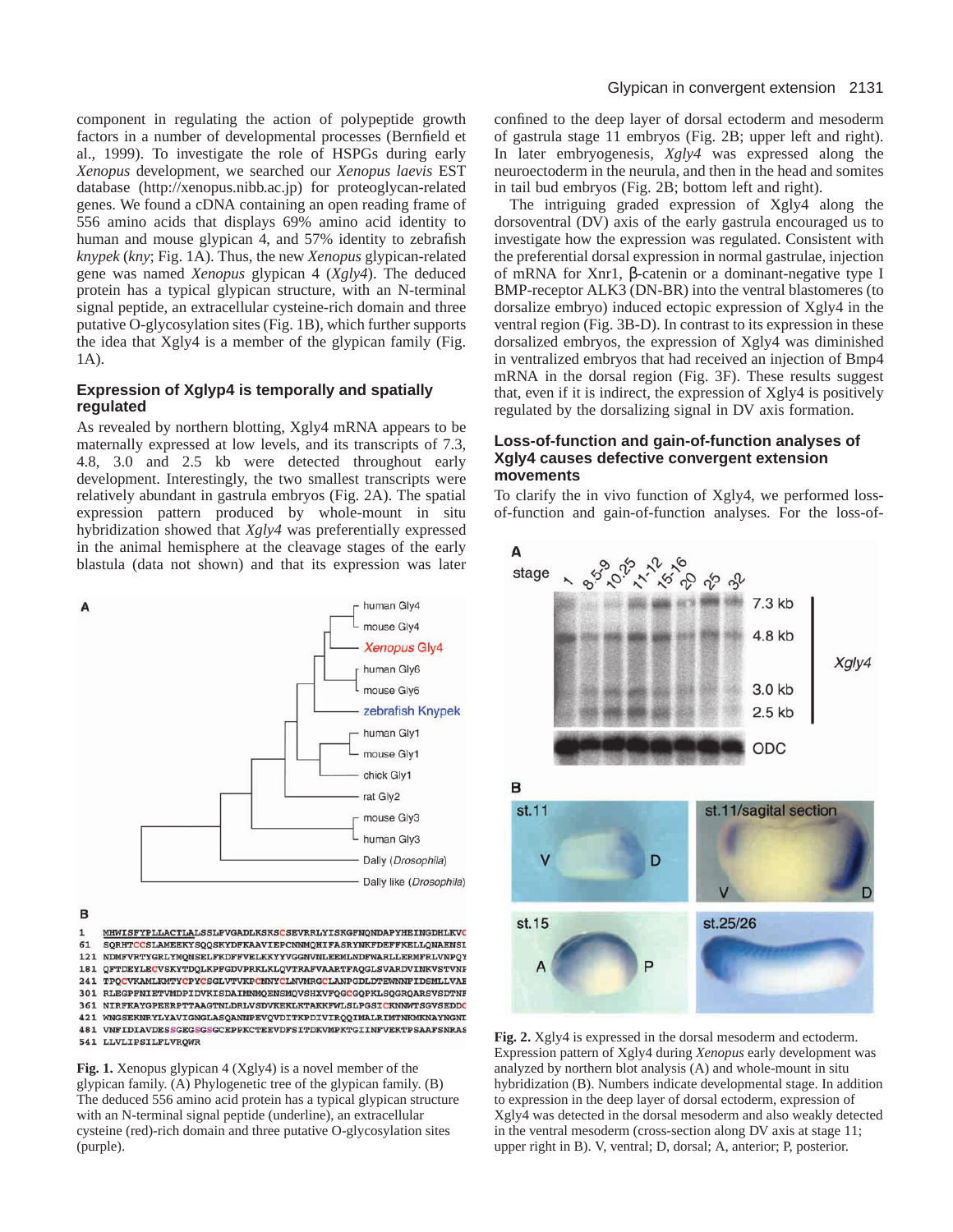

**Fig. 3.** Expression of Xgly4 is induced by dorsalizing signals during gastrulation. Injections of β-gal (100 pg; red) mRNA alone into ventral (A) or dorsal (E) regions did not affect Xgly4 expression pattern. However, expression of Xgly4 (purple) was detected by whole-mount in situ hybridization in the ventral side of embryos dorsalized with mRNA injection of Xnr1 (100 pg; B), β-catenin (100 pg; C) or the dominant-negative BMP receptor ALK3 (100 pg; D) with β-gal mRNA into the ventral region. Expression of Xgly4 was suppressed in embryo ventralized with Bmp4 mRNA (100 pg; F) and β-gal mRNA injected into the dorsal region. Arrows indicate the injection sites.

function analysis, the translation of Xgly4 mRNA was blocked by a specific antisense morpholino oligonucleotide (Xgly4Mo) directed against the 5′ untranslated region (5′ UTR) and the first methionine region. To confirm the specificity and efficacy of Xgly4Mo, western blot analysis was performed using a Flag-tagged Xgly4 mRNA that included the native 5′ UTR. Xgly4Mo specifically targeted the Xgly4 5′ UTR and did not reduce the protein level in either of the constructs: the Xgly4- Flag without the 5′ UTR and the Xglobin-Flag (Fig. 4A). Interestingly, a dorsal injection of Xgly4Mo or wild-type Xgly4 mRNA at the four-cell stage caused severe defects. Embryos at the tail-bud stage typically showed spina bifida, shortening of the AP axis and a defective head that specifically affected eye development (Fig. 4B). To examine the qualitative difference in phenotype between gain- or loss-of-function of Xgly4, we injected several doses of its mRNA or morpholino oligonucleotide. The observed phenotype of embryos injected with 1 ng of Xgly4 mRNA was similar to that of embryos injected with 21 ng Xgly4Mo (data not shown). Therefore, we believe there is no qualitative difference between gain- and loss-of-function of Xgly4. Compare with the effects of dorsal injection, ventral injection of either Xgly4Mo or wild-type Xgly4 mRNA resulted in minor defects in gastrulation movements (data not shown). Importantly, these defects were extremely similar to those of the zebrafish mutant *kny*.

To analyze the functional homology of Xgly4 to *kny*, we injected Xgly4 mRNA into zebrafish *kny*-mutant embryos to examine whether Xgly4 could rescue the *kny* phenotype. The embryonic axis and organ primodia of *kny* mutants are shorter along the AP axis and broader mediolaterally compared with their wild-type siblings (Topczewski et al., 2001). These phenotypes were significantly rescued by the injection of Xgly4 mRNA, which suggests that Xgly4 is a functional homolog of the zebrafish *kny* gene (Fig. 4D). Previous studies indicate that Xbra and Xwnt11, which are immediate-early targets of mesoderm inducers, are required for gastrulation movements (Tada and Smith, 2000). Therefore, we analyzed the expression of Xbra and Xwnt11 in embryos that had been injected dorsally with Xgly4Mo or wild-type Xgly4 mRNA. In situ hybridization analysis showed that *Xbra* and *Xwnt11* were expressed normally (Fig. 4C). Using mesodermal (XmyoD, Xnot), ventral (Xvent-1), dorsal (Xgsc) and neural markers (Xen2), we found that embryos injected dorsally with Xgly4Mo exhibited defects in the positioning and morphology of the mesoendodermal and neural tissues, although they expressed normal levels of specific marker genes (Fig. 4C; data not shown). These results further suggest that both loss- and gain-of-function of Xgly4 perturb gastrulation cell movement without affecting mesodermal differentiation.

Convergent extension movements have been analyzed in a simple assay in which naive AC cells can elongate in response to activin; this is associated with the induction of cell populations that give rise to notochord and muscle (Smith and Howard, 1992). To analyze the effects of Xgly4 on activininduced AC elongation, Xgly4 mRNA or Xgly4Mo was injected with activin mRNA into the animal pole and the AC assay was performed. Although tissue elongation occurred in ACs that had been injected with activin mRNA injection, the elongation in response to activin was strongly inhibited by coinjection of higher amounts of Xgly4 mRNA or Xgly4Mo. In addition, Xgly4Mo-induced inhibition was rescued with a low dose of wild-type Xgly4 mRNA without the native 5′ UTR region (Fig. 5A). For the analysis of mesoderm induction by activin, the expression levels of both Xbra and Xwnt11 were measured using RT-PCR. The expression of these genes was not affected by the co-injection of Xgly4 mRNA or Xgly4Mo (Fig. 5B), which suggests that Xgly4 controls cell movements without regulating the transcription of mesodermal genes (mesoderm induction).

# **Xgly4 regulates the non-canonical Wnt/PCP pathway during gastrulation**

The *Drosophila* proteins Dally and Dally-like (Dlp), which are *Drosophila* members of the glypican family, modulate the Wingless (Wg) pathway, regulating Wg activity extracellularly (Baeg et al., 2001; Lin and Perrimon, 1999; Tsuda et al., 1999). Therefore, we examined the possible function of Xgly4 in the Wnt pathway in *Xenopus*. In situ hybridization analysis revealed that Xgly4 transcripts were co-expressed with Xwnt11 at the DMZ and Xwnt5A at the dorsal ectoderm, but were not co-expressed with Xwnt8 (Christian et al., 1991; Ku and Melton, 1993; Moon et al., 1993; Tada and Smith, 2000). Several studies have shown that Xwnt5A and Xwnt11, but not Xwnt8, have dominant effects on gastrulation movements (Hoppler et al., 1996; Kelly et al., 1995; Moon et al., 1993; Tada and Smith, 2000). Therefore, Xgly4 could be involved in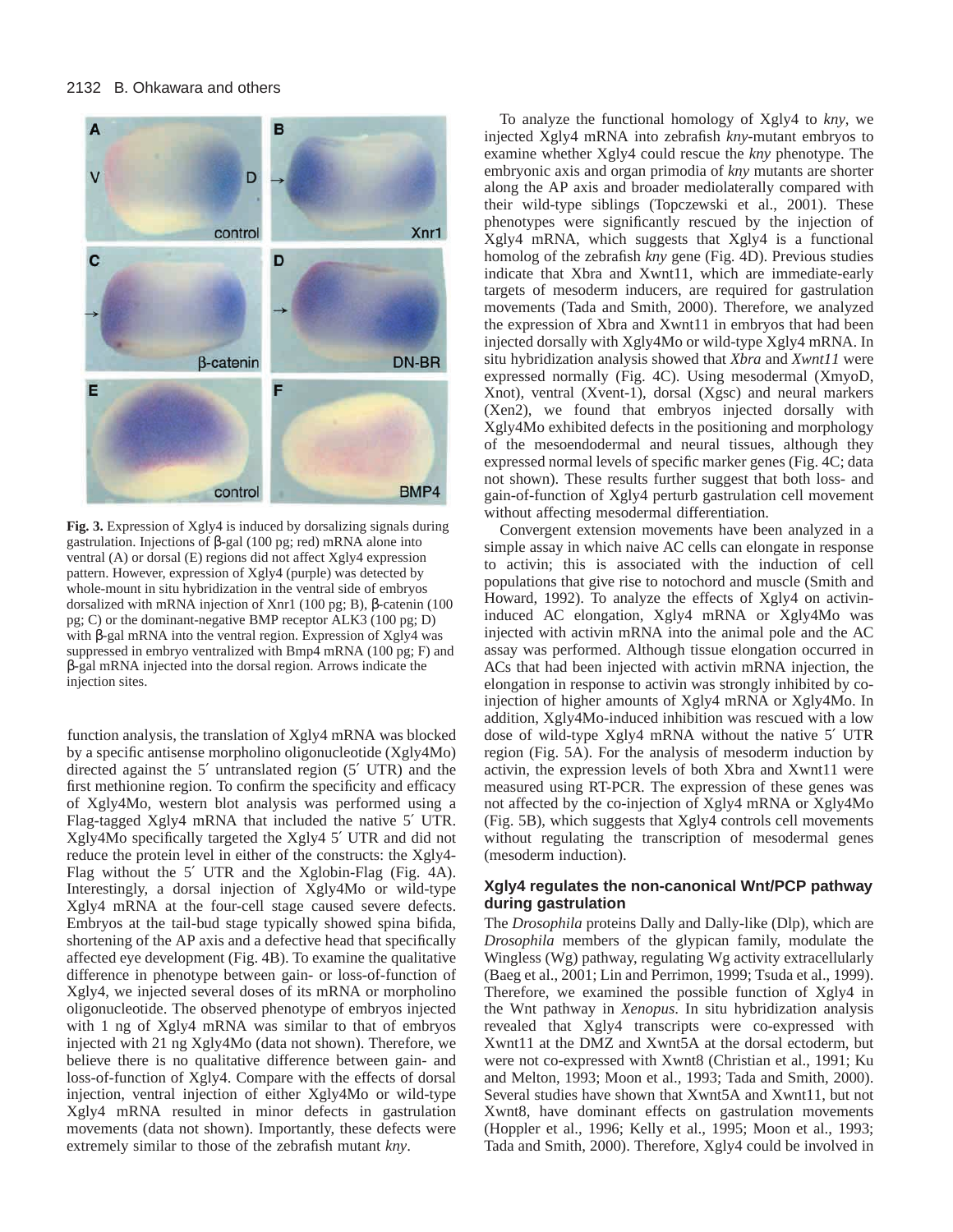

the regulation of the Wnt5A/Wnt11 pathway, which is also called the non-canonical Wnt/PCP pathway. To test whether Xgly4 functions in Xwnt11 signaling, the phenotype of embryos co-injected with Xgly4 and Xwnt11 mRNA was carefully examined. As shown in Fig. 6, embryos that had been injected with wild-type Xwnt11 mRNA showed disrupted development, including aberrations in gastrulation, neural tube closure and head formation, all of which are considered to arise from defects in gastrulation cell movements. These phenotypes were classified according to four grades of severity, and the embryos were scored using this index. Wild-type Xgly4 mRNA per se had a weak inhibitory effect on gastrulation. Interestingly, however, whereas co-injection of a low dose (0.5 pg) of Xgly4 mRNA with Xwnt11 mRNA enhanced the defective gastrulation movements caused by the Xwnt11 mRNA, co-injection of a high dose (25 pg) of Xgly4 reduced the defective phenotype. This indicates that the Xgly4 protein acts as a positive modulator of the Xwnt11 ligand but inhibits Xwnt11 signaling at a high dose (Fig. 6), as does Kny in *slb* (zebrafish wnt11) signaling (Topczewski et al., 2001).

In *Drosophila*, several experiments and additional genetic data have led to the prediction that, in vivo, Dsh protein may localize to the membrane in response to Fz signaling through the PCP pathway (planar cell polarity/non-canonical Wntsignaling cascade), but not in response to activation of the βcatenin-dependent Wg pathway (canonical Wnt/β-catenin

**Fig. 4.** Inhibition of Xgly4 translation blocks gastrulation movements. (A) Western blot analysis of Xgly4 protein tagged with a Flag epitope at the C terminus using an anti-Flag antibody. Translation of the injected globin-Flag (50 pg) and Xgly4-Flag (500 pg) mRNA lacking the 5′ UTR sequence was not inhibited by the morpholino oligonucleotide Xgly4Mo (41 ng), directed against the 5′ untranslated region and the first methionine region of Xgly4 mRNA. This finding indicates that Xgly4Mo does not inhibit translation nonspecifically. (B) Embryos injected with Xgly4Mo (41 ng) and Xgly4 mRNA (1 ng) at stage 35/36. Xgly4 morpholino oligonucleotide, which was injected into dorsal region, blocked gastrulation movements. (C) In situ hybridization for Xvent1 at stage 11, XmyoD at stage 11, Xwnt11 at stage 11, Xbra at stage 11, Xen2 at stage 13 and XmyoD at stage 25 in uninjected embryos (left) and embryos injected with XglyMo (41ng; right). (D) Injection of Xgly4 mRNA rescues the phenotypes of the knypek (*kny*) mutant. Embryos from crossing of *kny*m119 heterozygotes were injected with 20 pg Xgly4 RNA at one-cell stage and scored at pharyngula stage. Twenty-five percent of uninjected embryos showed the *kny* mutant phenotype (*n*=64) (Topczewski et al., 2001), whereas none of injected embryos showed the phenotype. Rather, injected embryos were indistinguishable from wild-type embryos except that they occasionally exhibited a slightly curly tip of the tail (*n*=112). This result suggests that Xgly4 is a functional homolog of the zebrafish *kny* gene.

pathway) (Axelrod, 2001; Axelrod et al., 1998). Consistent with this idea, in dorsal mesoderm cells of the *Xenopus* embryo, the *Xenopus* dishevelled (Xdsh) protein accumulates at the cell membrane in a manner that depends on endogenous PCP signaling and controls gastrulation movements (Wallingford and Harland, 2001; Wallingford et al., 2000) (Fig. 7A). To examine whether Xgly4 is involved in the regulation of this conserved PCP pathway, we tested whether disruption of Xgly4 function perturbed the Xdsh protein localization. As we expected, the injection of Xgly4Mo disturbed the membrane localization of Xdsh, as did injection of dominantnegative Xwnt11 mRNA (Fig. 7B,C), which suggests that Xgly4 function is required for Xdsh protein localization to the membrane. Overexpression of Xgly4 mRNA into the DMZ also inhibited the accumulation of Xdsh protein at the membrane (Fig. 7D). Staining of Xdsh associated with plasma membrane varied from cell to cell but it was clear that the membrane localization of Xdsh was inhibited in dnWnt11-, Xgly4Mo- or Xgly4mRNA-injected embryos compared with uninjected or HrTT-1 Mo-injected embryos (Fig. 7E). Taken together, these results suggest that both the gain- and loss-offunction of Xgly4 lead to dislocalization of Xdsh protein, and this is consistent with previous observations that an adequately tuned level of Wnt11 signaling is necessary for normal gastrulation movements (Djiane et al., 2000; Tada and Smith, 2000).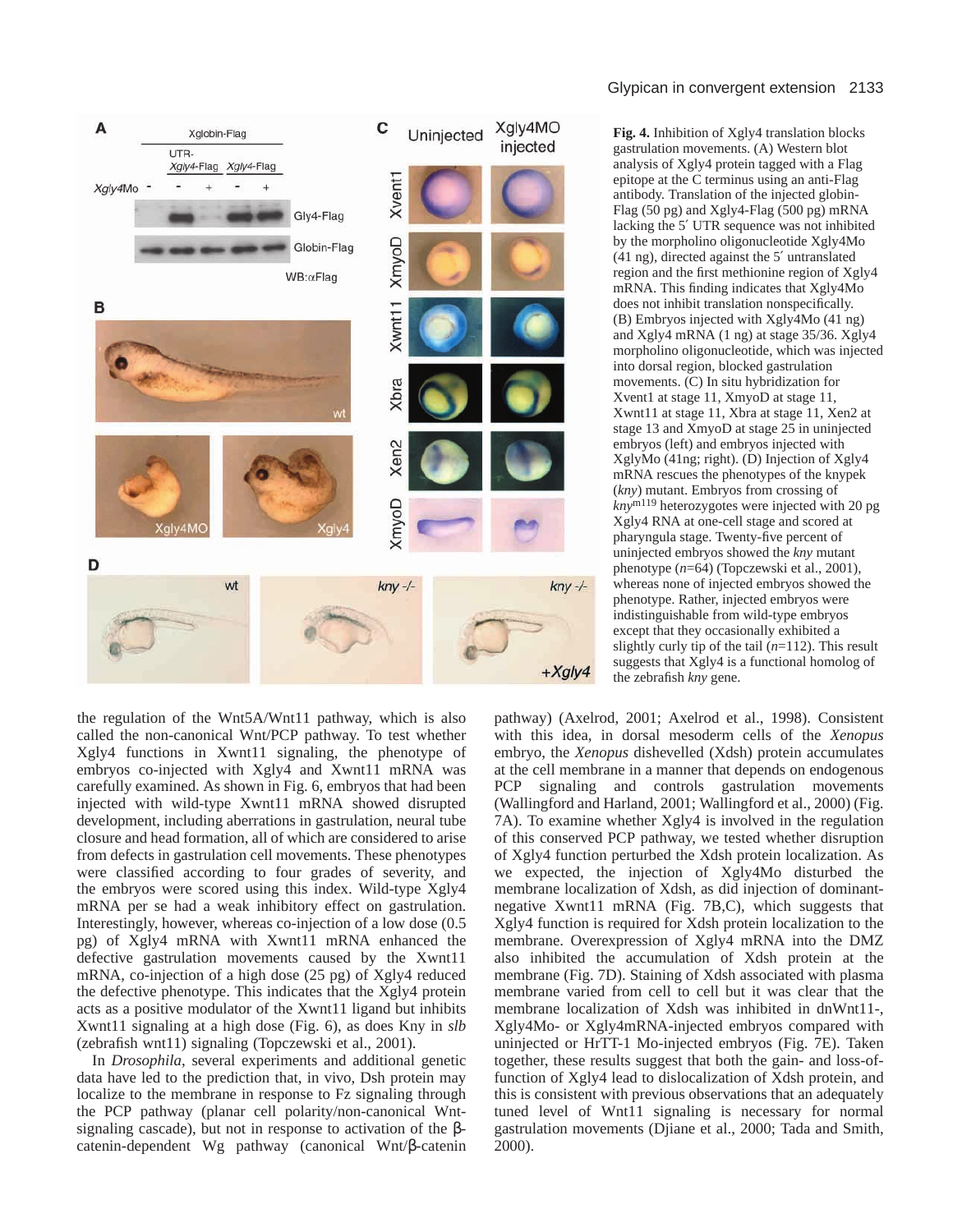

**Fig. 5.** Both Xgly4Mo and wild-type overexpression inhibit convergent extension movements. (A) Activin (0.25 pg)-induced elongation of AC explants (top right) mimics the convergent extension movements seen during gastrulation. This elongation was inhibited by Xgly4Mo (41 ng; middle left). The inhibition was rescued by a low dose (25 pg) injection of Xgly4 (middle right). A higher dose (500 pg) of Xgly4 inhibited activin-induced elongation (bottom left), but a low dose (25 pg) did not (bottom right). (B) Expression levels of Xbra, Xwnt11 and Histone (control) were analyzed by RT-PCR assay. The expression levels of Xbra and Xwnt11 were not affected in any of the explants shown in A.

To analyze the pathway-specific contribution of Xgly4 to Wnt signaling, we tried to rescue the inhibition of activininduced elongation of ACs that is caused by injection of Xgly4Mo with pathway-specific Xdsh mutants. The inhibition of elongation caused by Xgly4Mo (Fig. 4) was rescued by wild-type Xdsh (data not shown) or by a Xdsh mutant lacking the DIX, but not the DEP, domain (Wallingford et al., 2000)



Fig. 6. (A) Xgly4 enhances the Xwnt11-induced convergent extension movements. (B) Severity of affected embryos. The phenotypes were graded according to the index of severity from 0 (normal) to 3 (spina bifida). Number of each grade was indicated as percentage. Although co-injection of Xgly4 mRNA at a low dose (0.5 pg) enhanced the defective gastrulation movements caused by injecting Xwnt11 mRNA (1 ng), co-injection of Xgly4 mRNA at a high dose (25 pg) rescued these defects. This indicates that the Xgly4 protein acts as positive modulator, but inhibits Xwnt11 signaling at a high dose, just as Knypek does in silberblick (zebrafish wnt11) signaling (Topczewski et al., 2001).

(Fig. 8). Because the DIX domain of Xdsh protein is required for the canonical Wnt/β-catenin pathway and the DEP domain is required for the non-canonical Wnt/PCP pathway (Axelrod et al., 1998; Boutros and Mlodzik, 1999; Boutros et al., 1998; Tada and Smith, 2000; Wallingford et al., 2000), it was shown that Xgly4 would participate in activin-induced elongation movements through the non-canonical Wnt/PCP pathway. Our results support the idea that Xgly4 affects gastrulation movement through the non-canonical Wnt/PCP pathway upstream of Dsh.

Based on the results of these rescue experiments, it seems likely that Xgly4 plays a role as a positive modulator of Xwnt11. Consistent with this functional interaction, we found that the HA-tagged Wnt11 ligand co-immunoprecipitated with the extracellular domain of Xgly4 protein (Fig. 9A). These results suggest that the Xgly4 protein in extracellular matrices binds the Wnt11 ligand to modulate its action on the Frizzled7 (Fz7) receptor (Djiane et al., 2000). We also found that HA-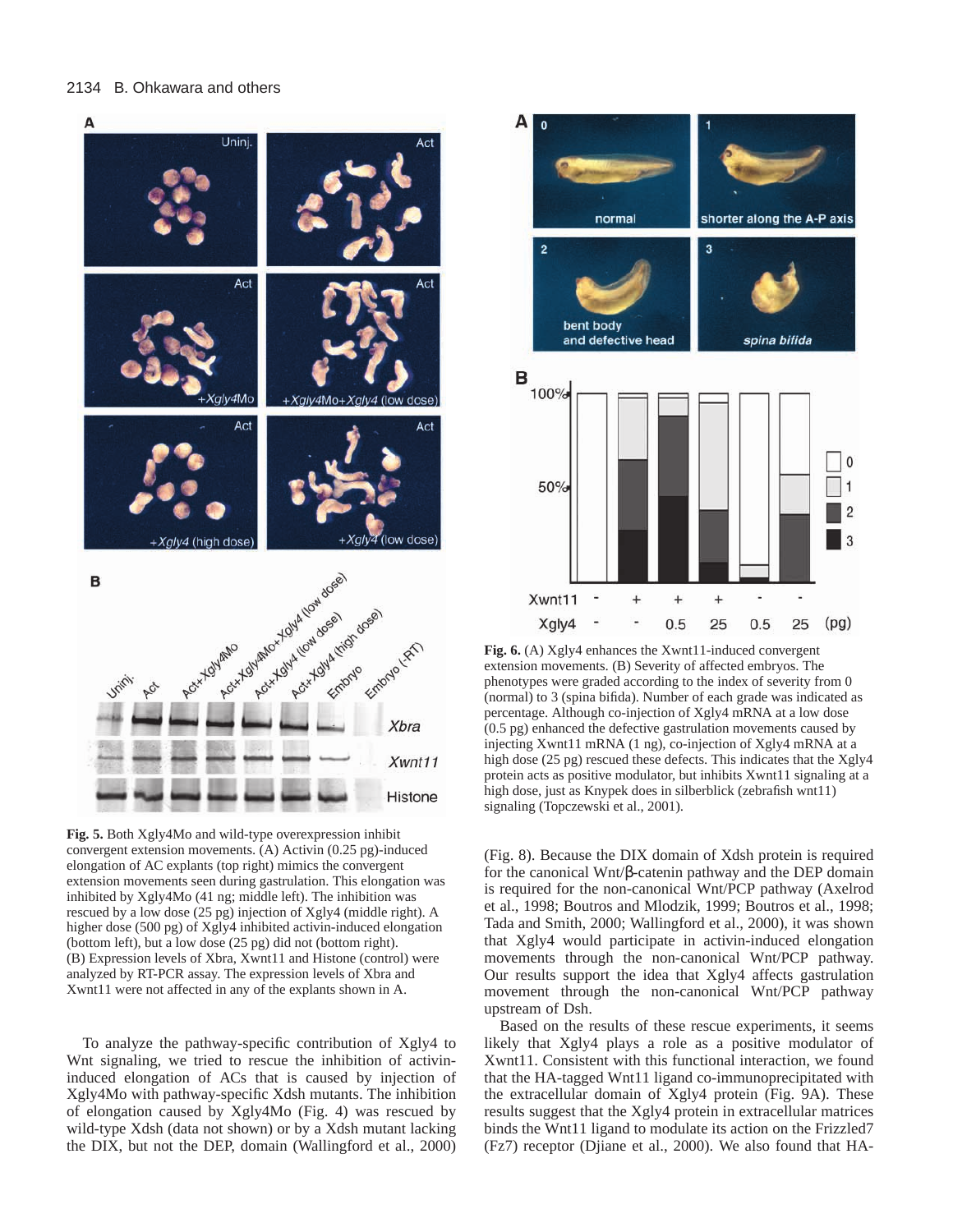# Glypican in convergent extension 2135



**Fig. 7.** Inhibition of Xgly4 translation disturbs the membrane accumulation of the Xdsh protein in the dorsal mesoderm. (A-D) The Xdsh protein accumulated at the cell membrane of dorsal mesoderm cells during gastrulation (data not shown). Injection of the dominantnegative Xwnt11 mRNA (dn-Xwnt11; 500 pg; B), Xgly4Mo (41 ng; C), or Xgly4 mRNA (500 pg; D) disturbed the Xdsh protein localization. The accumulation of Xdsh protein was not affected by the control morpholino oligonucleotide (A). The smeared staining in cytoplasm was observed only in co-injected cells but not in cells injected with Xdsh alone, which had previously been injected with Xgly4Mo only in one side of dorsal blastmeres at the four-cell-stage (data not shown). (E) The intensity of Xdsh staining in the cytoplasm and membrane in each cell was quantitated by using NIH image.

tagged Wnt5A and Wnt8 ligands co-immunoprecipitated with Xgly4 protein (Fig. 9A). Therefore, Xgly4 may also regulate the activity of Xwnt5A in vivo because these two molecules are co-localized during early *Xenopus* development. However, Xgly4 is not likely to affect Xwnt8 signaling in a dominant manner given that their expression patterns are complementary to each other (data not shown). We were surprised to find that Xgly4 also bound to a structurally unrelated growth factor activin (data not shown). This may suggest that Xgly4 has a rather broad range of binding specificity to soluble ligands. However, activin activity was not affected by Xgly4 because



**Fig. 8.** Xgly4 inhibition of elongation is rescued by the activation of the non-canonical, but not the canonical, Wnt pathway. It has previously been shown that Xdsh∆DIX cannot activate the canonical Wnt pathway, whereas ∆DEP cannot activate the non-canonical pathway. Inhibition of activin-induced elongation (top left) by Xgly4Mo (41 ng; top right) was rescued by ∆DIX (50 pg; middle right) but not by ∆DEP (50 pg; middle left), which suggests that Xgly4 regulates the convergent extension movements by acting as a positive modulator of the non-canonical Wnt pathway upstream of Dsh. When injected alone, ∆DEP (bottom left) and ∆DIX (bottom right) had no effect.

Xgly4 did not interfere with mesoderm induction in the AC elongation assay, as revealed by Xbra expression (Fig. 5). To ascertain functional significance of the binding to these ligands, we examined Xgly4 binding to its receptor(s). Interestingly, we found that Xgly4 showed a preferential binding to Fz7 rather than to activin type I (ALK4) or type II (ActRIIA) receptors (Fig. 9B). Therefore, we propose that functional interaction of Xgly4 with growth factors depends on the physical interaction of Xgly4 with receptors. This further suggests that one of molecular mechanisms of the ligand presentation involves the physical interaction of glypicans and ligand-binding signaling receptors. We next examined which domain is required for binding to Wnt11. To address this question, we constructed *Xgly4*-mutant cDNAs designed to encode Gly4 proteins lacking the C-terminal region (Gly4∆C) and the cystein-rich domain (Gly4∆CRD), and replaced the three putative glycosylated Ser residues (Gly4∆GAG) with Ala residues (Fig. 9C). We found that activin-induced elongation was strongly inhibited by the injection of Xgly4∆C or Gly4∆GAG, as it was by wild-type Gly4, but it was not inhibited by the injection of Xgly4∆CRD mRNA (Fig. 9C). Because we also found that HA-tagged Wnt11 ligand coimmunoprecipitated with Gly4∆C, Gly4 may interact with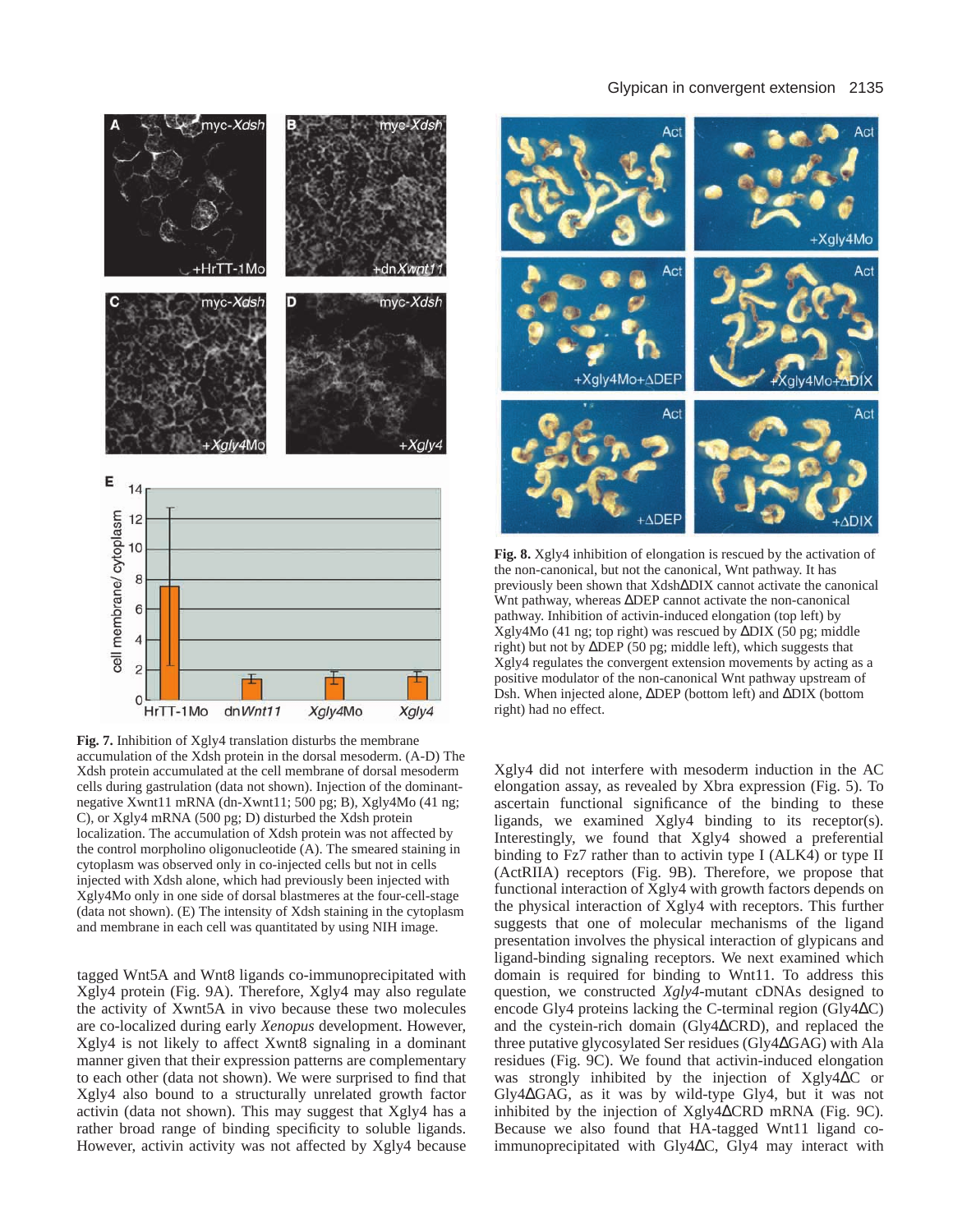

Wnt11 through the CRD domain. Together, these results suggest that CRD domain is essential for the ability of Xgly4 to produce convergent extension movements. It is interesting to note that the Wnt11 receptor Fz and co-receptor Gly4 share a common structural feature (CRD) for binding the ligand.

#### **DISCUSSION**

Like other polypeptide growth factors, the Wnt family proteins have essential roles in many developmental processes in vertebrates, including limb formation and posteriorization of the central nervous system. Recent studies have revealed that, depending on the ligands and receptors involved, the Wnt proteins signal through three distinct intracellular signaling pathways: the canonical Wnt/β-catenin pathway; the noncanonical Wnt/PCP pathway; and the non-canonical Dsh-

**Fig. 9.** Physical and functional interaction of Xgly4 with Wnt11. (A) Xgly4 binds and co-precipitates Wnt11, Wnt5a or Wnt8. HA-tagged Wnts expressed in HEK293T cells were efficiently co-precipitated with Flag-tagged full-length Xgly4 as well as a Flagtagged extracellular domain of Fz7. (B) Xgly4 interacts efficiently with the signaling receptor Fz7, but barely with ActRIB (ALK4) or with ActRIIA. (Top) Pull-down of each GST-fused receptor expressed in 293T cells with glutathione-Sepharose, followed by western blotting with anti-Flag antibody. (Middle) Expression levels of Xgly4 revealed with anti-Flag antibody. (Bottom) Expression levels of receptors revealed with anti-GST antibody. (C) The cysteine-rich domain (CRD) of Xgly4 protein functionally interacts with Wnt11 signaling. (Top) The construction of wild-type and mutant Xgly4 proteins. Line represents internal deletion, black box designates epitope flag-tag sequence, asterisks indicate the putative glycosylation sites and C represents cysteine residues. (Bottom) Activin-induced elongation (bottom left) was inhibited by co-injection with wild-type Xgly4 (500 pg; top middle), Xgly4∆GAG (500 pg; bottom middle), or Xgly4∆C (500 pg; top right), but not with Xgly4∆CRD (500 pg; bottom right) mRNA.

**GST** 

pull

down

Lysate

independent Wnt/Ca<sup>2+</sup> pathway. The canonical Wnt/β-catenin pathway is essential for DV axis formation and patterning, contributing to the establishment of Spemann's organizer in *Xenopus*. The two non-canonical pathways, which are thought to be triggered by Wnt5A/Wnt11, are required for cell movement ('convergent extension') during not only *Xenopus* but also zebrafish gastrulation. In this report, we have demonstrated that Xgly4 acts as a modulator in the noncanonical Wnt/PCP pathway during *Xenopus* gastrulation.

It has been shown genetically that mutations of the *Drosophila* Dally and Dlp proteins, or the zebrafish Kny protein perturb normal patterning or cell movements controlled by Wg or Wnt, respectively. It has been proposed that the proteoglycans Dally, Dlp and Kny act as components of a receptor complex that serves as a co-receptor for Fz. In addition to genetic evidence, we have been able to show successfully that Xgly4 physically interacts with the Wnt11 ligand (Fig. 9A) and the Fz7 receptor (Fig. 9B), which activate the non-canonical Wnt/PCP pathway. These results suggest that Xgly4 may present Wnt ligands to Fz receptors, in the same way as the FGF low-affinity HSPG receptor does with FGF high-affinity signalling receptors (Pellegrini et al., 2000; Schlessinger et al., 1995). We also found that Xgly4 physically interacts with Wnt8. The question arising from these results is whether Xgly4 affects the Xwnt8 signaling pathway. In fact, the overexpression of Xgly4 inhibits the Xwnt8-induced second axis. However, because Otx2, the anterior marker gene, was expressed in Xgly4Mo-injected embryos (data not shown), head formation, except eye formation (Fig. 4B), was not affected by reducing Xgly4 levels using Xgly4Mo; this lack of affect on head formation is similar to that in the zebrafish *kny* mutant (Topczewski et al., 2001). The expression of *XmyoD* gene, which is regulated by Xwnt8, was also unperturbed (Fig. 4C), and we also found that Xgly4 transcripts were not co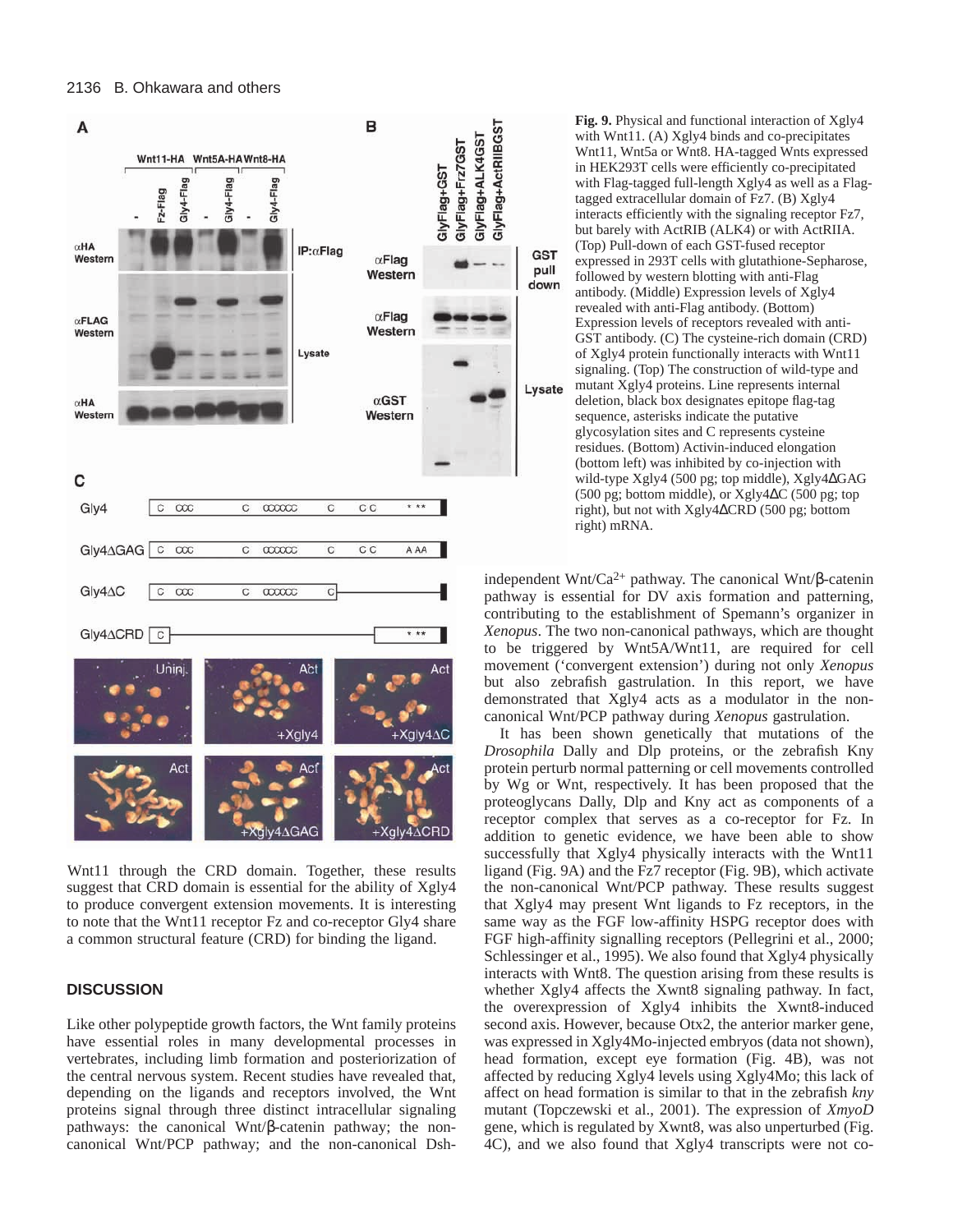expressed with Xwnt8 in gastrula (Christian et al., 1991; Ku and Melton, 1993; Moon et al., 1993; Tada and Smith, 2000). In addition, given that Xwnt8 is an endogenous ligand of Xgly4 and that Xgly4 acts as a co-receptor for Wnt8, depletion of Xgly4 by morpholino oligonucleotides is expected to result in a loss of Wnt8 activity, and in anteriorization of embryo, because Wnt8 is considered to be an inhibitor of head formation. These results suggest that Xgly4 is not involved in the regulation of the Xwnt8 canonical pathway in vivo during *Xenopus* gastrulation, but that it inhibits Xwnt8 activity only when it is overexpressed beyond the physiological level. Nevertheless, as several HSPGs have been shown to act as modulators of the canonical Wg/Wnt pathway in different model systems (Alexander et al., 2000; Baeg et al., 2001; Tsuda et al., 1999), we cannot rule out the possibility that Xgly4 could potentially act as a modulator of the canonical Wnt/β-catenin pathway if it is co-expressed with the corresponding ligands.

Although embryos in which Xgly4 protein levels were reduced exhibited defects of the dorsal convergent movements, embryos with overexpressed Xgly4 also exhibited these defects. We found that overexpression of Xgly4 inhibited the non-canonical Wnt/PCP pathway in the same way as the *kny* gene product does (Topczewski et al., 2001). In the *Drosophila* wing disc, glypicans can regulate the Wg protein distribution in the extracellular spaces and, in some contexts at least, block Wg signaling (Baeg et al., 2001). Taken together, these findings suggest that high levels of glypicans may serve to prevent Wg/Wnt ligands from interacting with the signaling receptor. This is supported by our finding that Xgly4 forms a complex with Fz7 (Fig. 9A,B). It is also known that cell-cell adhesion, by the interaction of integrin and fibronectin, disturbs Dsh localization and then convergent extension movements (Marsden and DeSimone, 2001). Because Xgly4 is an extracellular matrix component, Xgly4 may play a role in cellcell interactions. In addition, we also speculate that glypicans may affect the non-canonical Dsh/Wnt signaling pathway by regulating the distribution of Wnt ligands in extracellular spaces during gastrulation in vertebrates.

A growing body of evidence indicates that HSPGs also have crucial roles in the regulation of other growth factors, including FGF, TGFβ and the BMPs (Bernfield et al., 1999; Tumova et al., 2000). It is interesting to note that *Drosophila dally* interacts genetically with *dpp*, a fly ortholog of vertebrate BMP, in the formation of the genital organ. Thus, we suspected that Xgly4 might regulate BMP function as well as the function of Wnt5A/Wnt11 during *Xenopus* development. However, we found no indication that gain- or loss-of-function of Xgly4 affected the DV patterning regulated by BMP, which is consistent with our observation that Xgly4 does not affect Bmp4-induced gene expression in whole embryos (Xvent-1 expression pattern; Fig. 4C) and in the AC (data not shown). This observation is supported by an independent observation by Topczewski et al., from cell tracing experiments, that the fates of lateral cells in *kny* mutants are comparable to the fates of the cells in wild-type embryos (Topczewski et al., 2001). In addition to the BMP ligands, we investigated the functional interactions of Xgly4 with eFGF and *Xenopus* nodal-related ligand 1, which are known to be expressed in *Xenopus* gastrulae. Because neither reducing the levels of nor overexpressing Xgly4 affected BMP, FGF or nodal signals

(data not shown), it appears that impaired gastrulation movements are not a consequence of the regulation of BMP, FGF or nodal signals. We speculate that the functional interaction of Xgly4 with Wnt and other ligands depends on the extracellular environment, which is altered in a temporally and spatially controlled manner.

In *Xenopus* gastrulae, Xwnt5A, which can also activate the Dsh-independent Wnt/Ca<sup>2+</sup> signaling pathway, physically binds to Xgly4 protein (Fig. 9A) and is co-expressed with Xgly4 in the dorsal ectoderm (Moon et al., 1993). In zebrafish, the phenotype of *kny* is similar to *slb* and also to *pipetail*, which represents a mutation of zebrafish Wnt5A (Rauch et al., 1997). The mediators of the  $Ca^{2+}$ -dependent Wnt signaling cascade act in convergent extension movements (Kuhl et al., 2001; Wallingford et al., 2001) and in tissue separation (Winklbauer et al., 2001). Given that *Xgly4* is the *Xenopus* ortholog of *kny*, one might expect that Xgly4 would affect the  $Ca^{2+}$ -dependent Wnt signaling pathway. However, this may be unlikely because, in the AC assay, the inhibition of activin-induced elongation by Xgly4Mo was efficiently rescued by Xdsh alone. This suggests that, at least in the AC, Xgly4 affects only the non-canonical Wnt/PCP pathway.

# **REFERENCES**

- **Adler, P. N.** (1992). The genetic control of tissue polarity in Drosophila. *BioEssays* **14**, 735-741.
- **Alexander, C. M., Reichsman, F., Hinkes, M. T., Lincecum, J., Becker, K. A., Cumberledge, S. and Bernfield, M.** (2000). Syndecan-1 is required for Wnt-1-induced mammary tumorigenesis in mice. *Nat. Genet.* **25**, 329- 332.
- **Asashima, M., Nakano, H., Shimada, K., Kinoshita, K., Ishii, K., Shibai, H. and Ueno, N.** (1990). Mesoderm induction in early amphibian embryos by activin A (erythroid differentiation factor). *Roux's Arch. Dev. Biol.* **198**, 330-335.
- **Axelrod, J. D.** (2001). Unipolar membrane association of Dishevelled mediates Frizzled planar cell polarity signaling. *Genes Dev.* **15**, 1182-1187.
- **Axelrod, J. D., Miller, J. R., Shulman, J. M., Moon, R. T. and Perrimon, N.** (1998). Differential recruitment of Dishevelled provides signaling specificity in the planar cell polarity and Wingless signaling pathways. *Genes Dev.* **12**, 2610-2622.
- **Baeg, G. H., Lin, X., Khare, N., Baumgartner, S. and Perrimon, N.** (2001). Heparan sulfate proteoglycans are critical for the organization of the extracellular distribution of Wingless. *Development* **128**, 87-94.
- **Bernfield, M., Gotte, M., Park, P. W., Reizes, O., Fitzgerald, M. L., Lincecum, J. and Zako, M.** (1999). Functions of cell surface heparan sulfate proteoglycans. *Annu. Rev. Biochem.* **68**, 729-737.
- **Blumberg, B., Wright, C. V., De Robertis, E. M. and Cho, K. W.** (1991). Organizer-specific homeobox genes in Xenopus laevis embryos. *Science* **253**, 194-196.
- **Boutros, M. and Mlodzik, M.** (1999). Dishevelled: at the crossroads of divergent intracellular signaling pathways. *Mech. Dev.* **83**, 27-37.
- **Boutros, M., Paricio, N., Strutt, D. I. and Mlodzik, M.** (1998). Dishevelled activates JNK and discriminates between JNK pathways in planar polarity and wingless signaling. *Cell* **94**, 109-118.
- **Brickman, M. C. and Gerhart, J. C.** (1994). Heparitinase inhibition of mesoderm induction and gastrulation in Xenopus laevis embryos. *Dev. Biol.* **164**, 484-501.
- **Cho, K. W., Blumberg, B., Steinbeisser, H. and De Robertis, E. M.** (1991). Molecular nature of Spemann's organizer: the role of the Xenopus homeobox gene goosecoid. *Cell* **67**, 1111-1120.
- **Christian, J. L., McMahon, J. A., McMahon, A. P. and Moon, R. T.** (1991). Xwnt-8, a Xenopus Wnt-1/int-1-related gene responsive to mesoderminducing growth factors, may play a role in ventral mesodermal patterning during embryogenesis. *Development* **111**, 1045-1055.
- **Darken, R. S., Scola, A. M., Rakeman, A. S., Das, G., Mlodzik, M. and Wilson, P. A.** (2002). The planar polarity gene strabismus regulates convergent extension movements in Xenopus. *EMBO J.* **21**, 976-985.